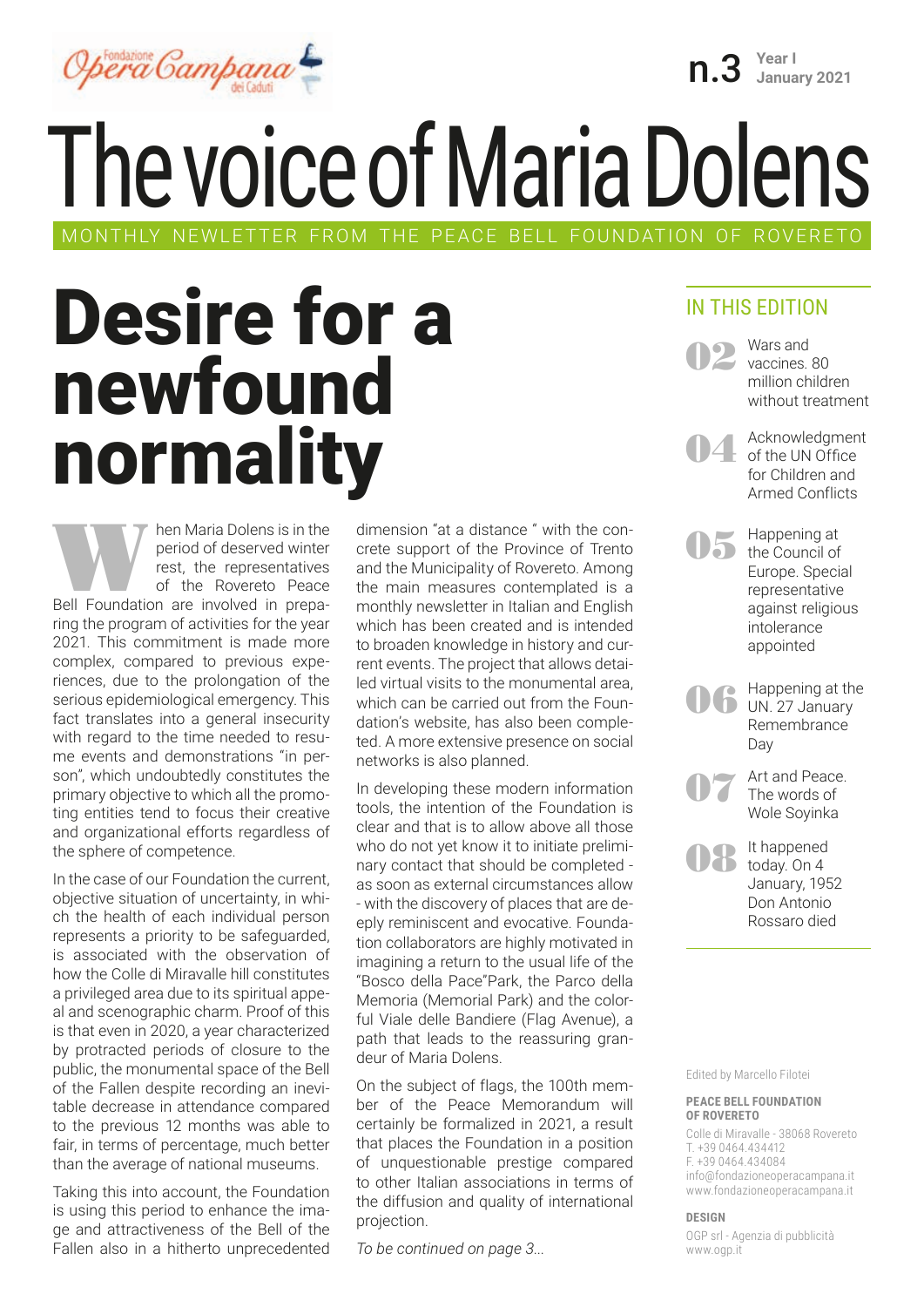

### SAVE THE CHILDREN

## Wars and vaccines

### OVER 80 MILLION CHILDREN WITHOUT TREATMENT

The Covid-19 vaccine is<br>
coming, thank good-<br>
ness. The problem is<br>
that in many areas of<br>
the world they don't have the mecoming, thank goodness. The problem is that in many areas of dicines that have been around for decades that work and could save lives, many human lives. Millions of children trapped in war zones are at risk of dying because they don't have access to well-established and risk-free medical procedures. The problem is that, also due to the pandemic, immunization programs have been suspended in more than 60 countries putting more than 80 million children, all primary school pupils, at risk. This is the equivalent of the population of Turkey.

 The alarm comes from a new Save the Children report entitled "Not Immune: Children in Conflict". The spotlight is on the impact that wars have on the care of children. in particular on their immunization. The overview spans the last ten years. The need for global action to protect children from preventable diseases is evident, especially in war scenarios. The data is clear: two thirds of non-immunized children live in countries where conflict is ongoing and for this they lose out on vital vaccinations.

Diseases such as measles, polio, cholera, pneumonia, yellow fever and diphtheria, for which there are safe and effective remedies, are spreading rapidly in regions where fighting blocks transport and makes it difficult for medical personnel to take action. In reality, weapons actually kill less than curable diseases. Vaccination rates have plummeted in some areas. Immunization levels for diphtheria, tetanus and whooping-cough in Syria

were above 80 percent before the war dropping to 47 two years ago and there is no reason to believe that the trend has reversed. In Ukraine, the national rate dropped from 80 to 19 percent after four years of fighting.

Immunization programs suspended in conflict zones

"

99

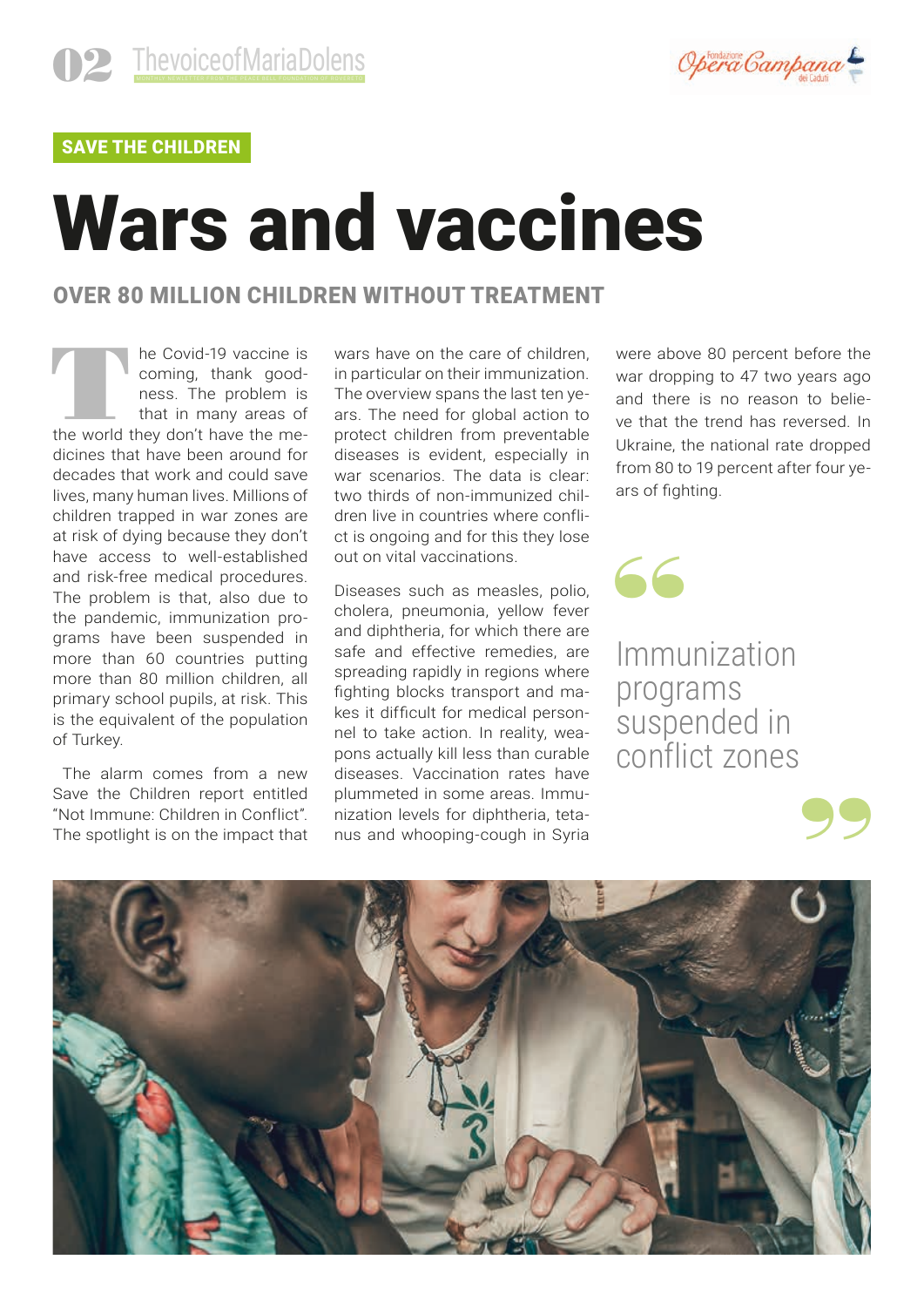



A few months ago, the UN Secretary-General called for a global ceasefire to limit the spread of Covid-19 and allow aid and vaccinations to reach the most vulnerable children and their families. The appeal went unheard. Minors continue to die of measles while adults continue to shoot at each other.

The detailed report describes deadly outbreaks of diseases that could have been prevented with large-scale immunization in the past 10 years, such as polio that hit the northeastern area of Nigeria controlled by Boko-Haram in 2016 and a year later Syria. In the general silence, cholera epidemics have occurred in countries such as Iraq, Somalia and South Sudan. There have been over a million cases in Yemen alone. The direct relationship between war and the spread of infection is certain. If there is one thing that the pandemic has made clear it is that no country is immune from the spread of disease whether it be old or new.

The difference is that wealthy Westerners get sick mostly from new illnesses while for the rest of the world the old diseases are enough.

No two parallel worlds exist however that will never meet. The lack of treatment and vaccines in Africa also creates side effects in our country. Getting vaccines to children living in war zones is not only a duty but is the only way to protect global health, including ours. Humanity cannot allow preventable diseases to cause millions of deaths.

And even if, understandably, major resources have been redirected to fight the pandemic, this cannot be done at the expense of the most vulnerable populations who are experiencing a very serious regression in treatment and prevention. To abandon them now only means to postpone the problem and we can't afford this.

 If we can't manage to do it for them we should at least do it for ourselves. It is not a gesture of altruism but is rather healthy Darwinian selfishness.

#### *To be continued on page 1...*

It should in fact be considered that the network of relations maintained with the diplomatic representations in Rome is accompanied by the qualified partnerships in place with the Council of Europe in Strasbourg and the United Nations in New York. It is the firm intention of the Foundation Board to make the most of this significant milestone of the 100 flags through an ad hoc event which is a testimony of the path followed yet at the same time provides encouragement towards new objectives.

With reference to the further events planned for 2021 (consisting of a mix of conferences and debates, concerts and art exhibitions and poignant events of historical anniversaries) the hope confessed seems to be that of an improvement in the health situation in its entirety, able to allow safe access to the spaces of the Foundation. In this regard, it is worth emphasizing once more how the realization of this more favorable scenario over the next few months also depends on the sense of responsibility of each of us.

In keeping with the tradition of expressing a wish at the start of each new year I hereby express my wish, without any reservation, towards the search for a new-found normality which may allow Maria Dolens to continue her authoritative work of raising awareness of the undoubted merits and undeniable advantages of Peace between States and constructive coexistence among populations towards a wider and more cosmopolitan audience without external conditioning.

Reggente Marco Marsilli, Foundation President

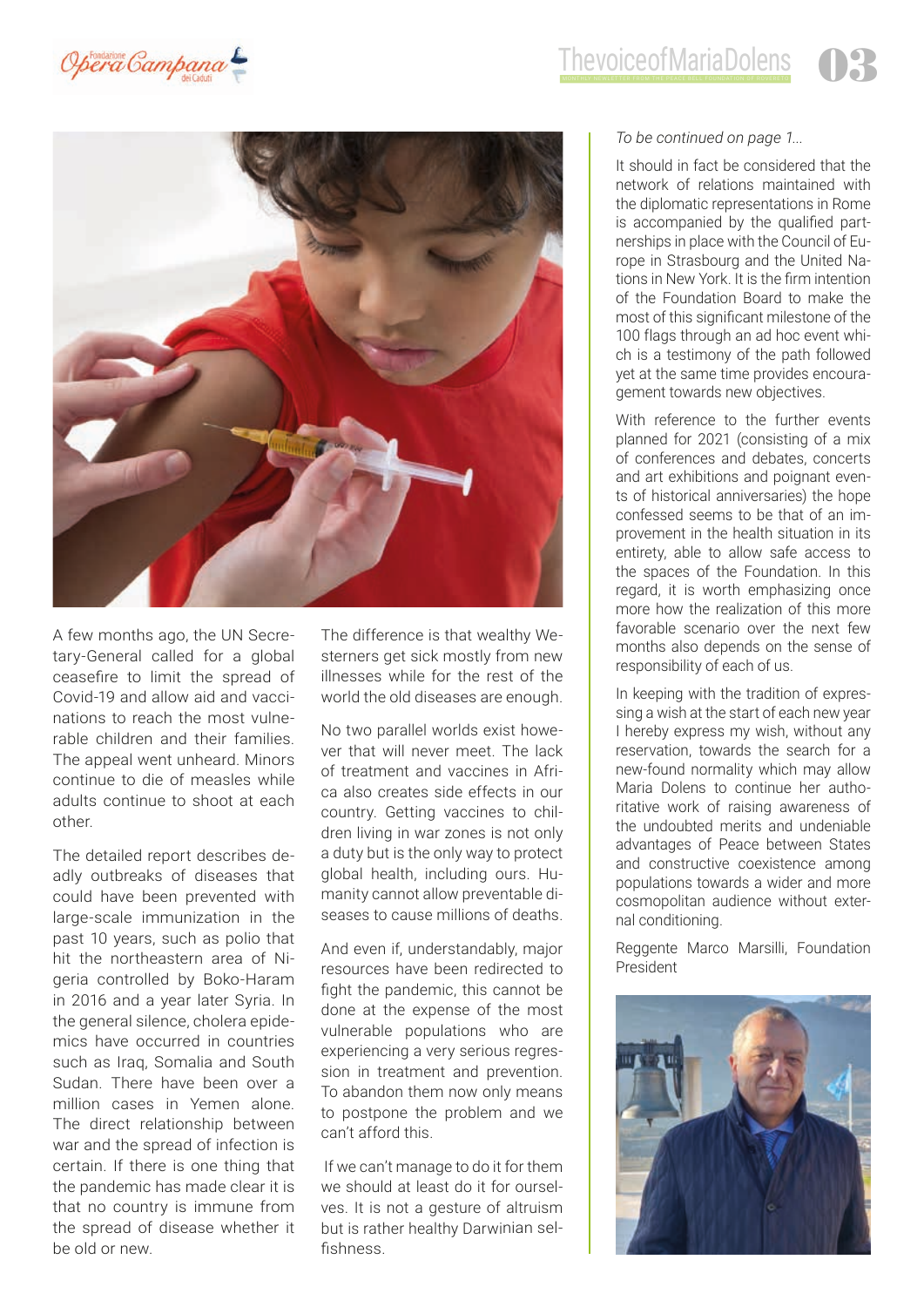

"SAPIENZA" PRIZE AWARDED

# A time for wisdom

ACKNOWLEDGMENT OF THE UN OFFICE FOR CHILDREN AND ARMED **CONFLICTS** 

hildren are no<br>
longer our future,<br>
but our present.<br>
We must not di-<br>
sappoint them as we have done in the longer our future, but our present. We must not dipast ». Argentina's Virginia Gamba is a real person. She has been on the field for some time and gets straight to the point: in a world characterized by the increase in non-military threats to security, "the factors that trigger or contain conflicts are simply not understood". Collecting the Sapienza Prize, which the University of Rome awarded to the United Nations Office for Children and Armed Conflicts, of which she is special representative, Gamba reflected on the evolution of the role of the UN in the international scenario starting from a very precise analysis: «The suffering of women, children and in general the most vulnerable human beings is not a side effect of wars but their main outcome».

The irregular armed groups operating in different areas of the planet, often motivated by the possibility of obtaining strong economic as well as strategic advantages, "kidnap, rape and recruit children by force, using them as" disposable "resources on the front line". Not only



The suffering of women and children is not a side effect of the war but the main outcome 99

that, after being forced to fight, minors are often arrested, sentenced, mutilated or killed in the doubt that they could be spies.

 In this very serious situation, the United Nations Office stands out for its "invaluable action carried out in order to promote the fundamental rights of boys and girls in situations of armed conflict", as stated in the reason for the Award.



*Child soldiers in war zones*



*Virginia Gamba, UN Special Representative for Children and Armed Conflict*

In addition, direct diplomatic action is reinforced through youth reintegration programs, awareness campaigns and training courses for future mediators.

Concepts of peace and safety have undergone radical changes over the past 75 years and the way of dealing with conflict must change accordingly. Relying on the function of weapons as a deterrent and the related continuous development of technologies no longer works. New "non-military" threats have appeared in the form of international organized crime and terrorism. Some local conflicts have led to genocides and the return of slavery. This kind of crisis, very different from those of the past, must be faced with precise skills, putting the defense of the weakest first. We need professionals specialized in the defense and promotion of human rights.

The time has come for all of us to act with competence, knowledge of the past and a vision for the future. "Memory is wisdom and wisdom is nothing more than the application of memory in the form of experience and knowledge".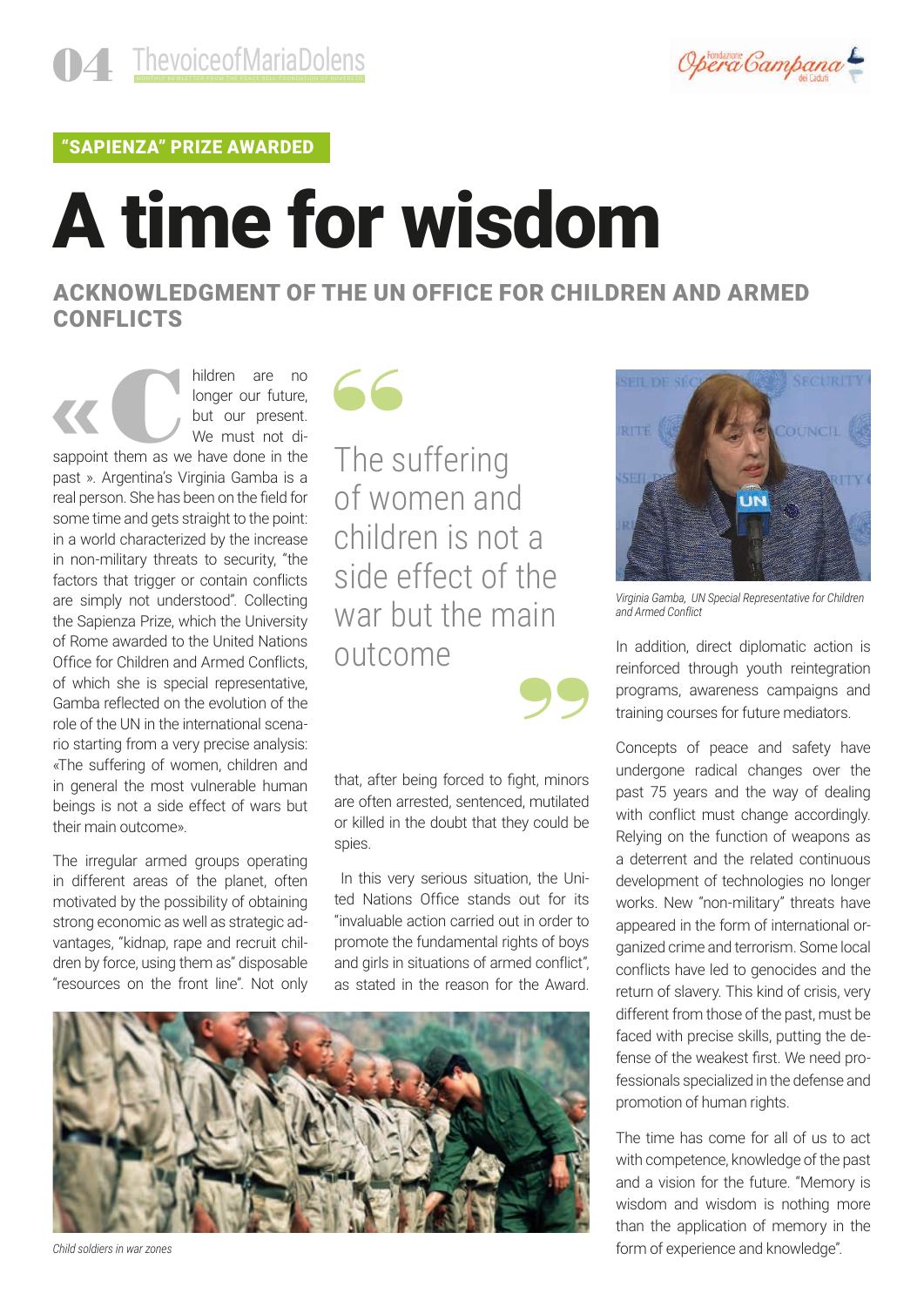

### HAPPENING AT THE COUNCIL OF EUROPE

## **Hate** crimes on the rise

### NEW SPECIAL REPRESENTATIVE FOR CRIMES RELATED TO RELIGIOUS INTOLERANCE

new position at the Council of Europe in Stra-<br>
sbourg: Secretary General Marija Pejčinović<br>
Burić has appointed Director of Communi-<br>
cations Daniel Höltgen as Special Repre-<br>
sentative on Anti-Semitic, Anti-Muslim and ot sbourg: Secretary General Marija Pejčinović Burić has appointed Director of Communications Daniel Höltgen as Special Reprereligious intolerance and hate crimes.

«No-one should be targeted for what they believe or do not believe. The fight against discrimination, including on grounds of religion or belief, has been at the core of the Council of Europe's mission from the outset. We have been always very active in promoting inter-religious dialogue and fostering peace and stability in our Member States», declared the new Special Representative, Daniel Höltgen.

His mandate envisages to raise awareness and visibility by actively communicating the Organisation's work and the Secretary General's priorities to governments, relevant international organisations, religious institutions, political leaders, influencers and the general public.

He will also put forward specific proposals to the Secretary General on ways to strengthen Council of Europe assistance and advice to Member States on how to combat anti-Semitic, anti-Muslim and other forms of religious hatred and hate crimes in line with the European Convention on Human Rights and other Council of Europe relevant standards.

«In recent years, we have witnessed an alarming increase in "hate c rimes" in many parts of Europe, often incited and aggravated by hate speech online and offline. The Council of Europe was founded in 1949 to ensure that human rights are protected. Promoting human rights in Europe was a response to what our Continent witnessed around the Second World War. Seventy-five years later, all forms of religious intolerance and hate crimes are on the rise threatening people and communities and our democracies», highlighted Höltgen.

Last 2020 meeting was organised with the Italian Special Representative on Anti-Semitism, Milena Santerini, Professor at the Catholic University of Milan. Ms Santerini was a member of the Council of Europe's Parliamentary Assembly from 2013 to 2018 and Rapporteur on combating against racism and intolerance. Given her long standing experience in the field she has been invited to Strasbourg in the near future.

Moreover, seventeen Member States of the Council of Europe decided to establish the Observatory on History Teaching in Europe as an Enlarged Partial Agreement.

The Observatory's main purpose will be to collect and make available, through a series of regular and thematic reports, factual information on the ways in which history is taught in all participating countries. The main aim will be to facilitate exchange of good practice and mutual learning. It will also serve as a platform for the professional development and networking for European professional associations and institutes active in the field of history teaching.

In the context of rising populism, history education that encourages multi-perspectivity and critical thinking is key to the development of a culture of democracy. By bringing to the fore practices which encourage history teaching in line with Council of Europe values, the Observatory will contribute to strengthening resilience against the manipulation and distortion of history and will help to promote.

Giuseppe Zaffuto, spokesperson for the Council of Europe in Italy.



*Daniel Höltgen*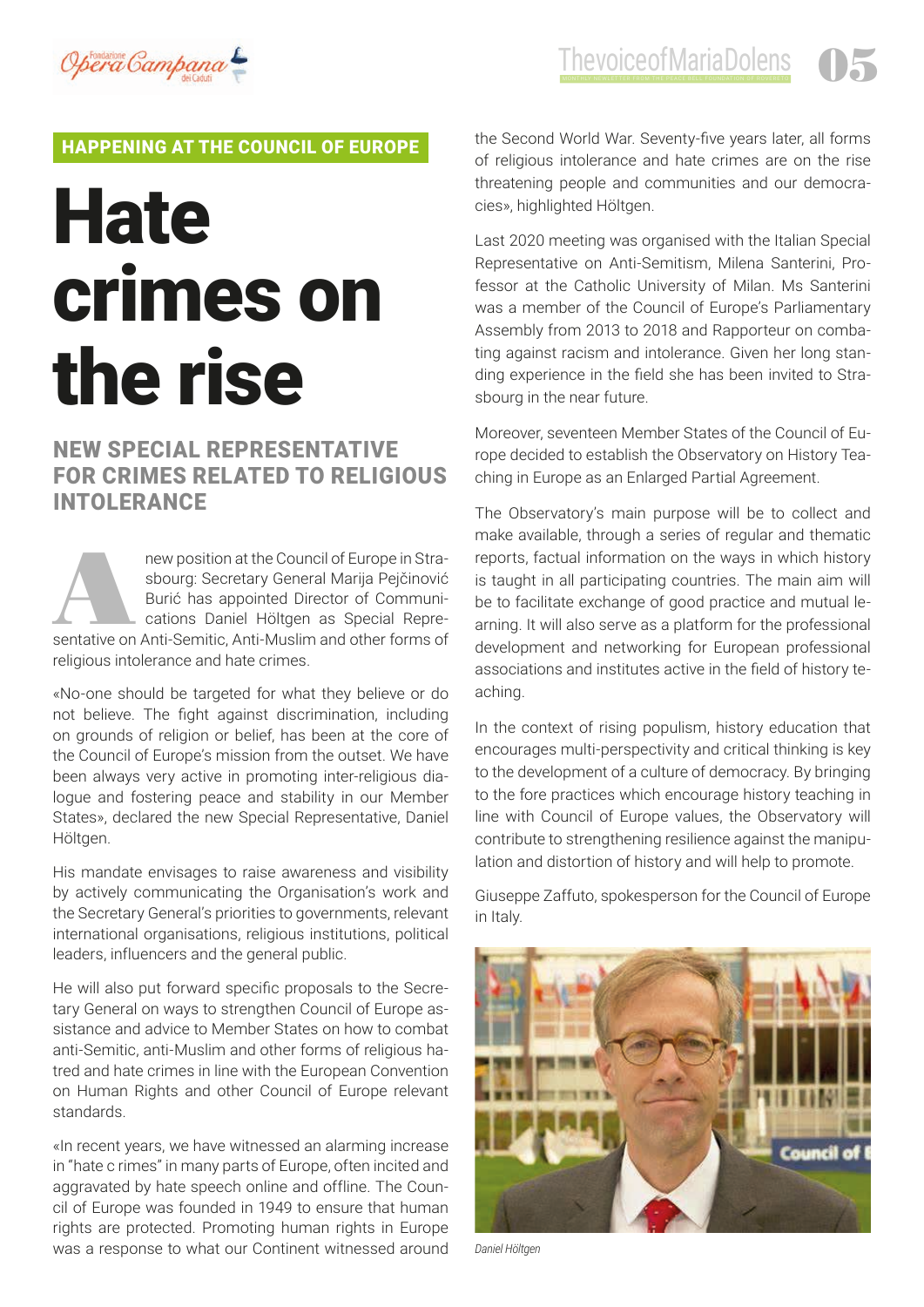



Remembrance and Beyond

HAPPENING AT THE UN

### Less beer and more shoes

### 27 JANUARY REMEMBRANCE DAY

The neo-Nazis may be ignorant but they cannot be ignored. They certainly don't know their history very well as they are usually satisfied with partial reconstructions distorted by ideology. Some deny the Holocaust altogeth ignored. They certainly don't know their history very well as they are usually satisfied with partial reconstructions distorted by ideology. Some deny was a justified massacre. They must be taken seriously and



Citizens of a small German town buy all the beer available and put a neo-Nazi demonstration to a head



### "

There are still those who support crazy ideas such as those that led to the deportation and extermination of millions of Jews



never underestimated but we must remember that sometimes you also need irony to defeat them. For example, you can take their beer away. This idea came from the inhabitants of the German village of Ostritz for when they learned of the imminent arrival in their village of a band of skinheads ready to participate in a festival entitled "Shield and Sword" they went to their only local supermarket and bought all the available cases of beer, about a hundred in all. The police, for their part, confiscated the alcohol that the revisionists had brought from home. Result: the stage remained empty as well as the squares and that day the revolution was postponed. In the place of slogans against Jews, shoes appeared on the street, 2,262 pairs, one for every refugee who died in the Mediterranean last year. A peaceful demonstration which was also attended by the governor of Saxony Michael Kretschmer, who thanked the inhabitants of Ostritz on Twitter: "When right-wing extremists wish to redefine history with their inhuman slogans, we must all oppose".

There are still those who support crazy ideas such as those that led to the deportation and extermination of millions of Jews. And there is still a need to celebrate Remembrance Day every year, adopted by the United Nations on 1 November 2005 to condemn "without reservation" all manifestations of intolerance, incitement, harassment or violence against people or communities. The appointment is held annually on 27 January, the anniversary of the liberation of the Auschwitz extermination camp. But that's not enough. The UN urges every member state to develop educational programs to instill the memory of the tragedy in future generations and prevent the genocide from happening again. Recalling the Universal Declaration of Human Rights moreover, from the UN headquarters they reaffirm that "the Holocaust will forever be a warning to all on the dangers caused by hatred, fanaticism, racism and prejudice". Evidently, however, this part of resolution 60/07 has not fully paid off if there are still people who come together to tell each other made up stories, not of the entertaining kind, but of the Pluto-Judeo-Masonic conspiracy and the trains that arrived on time.

To prevent the crimes of the past from happening again in the future, this is the purpose of Remembrance Day. "Less beer and more shoes" could be a good slogan for next year.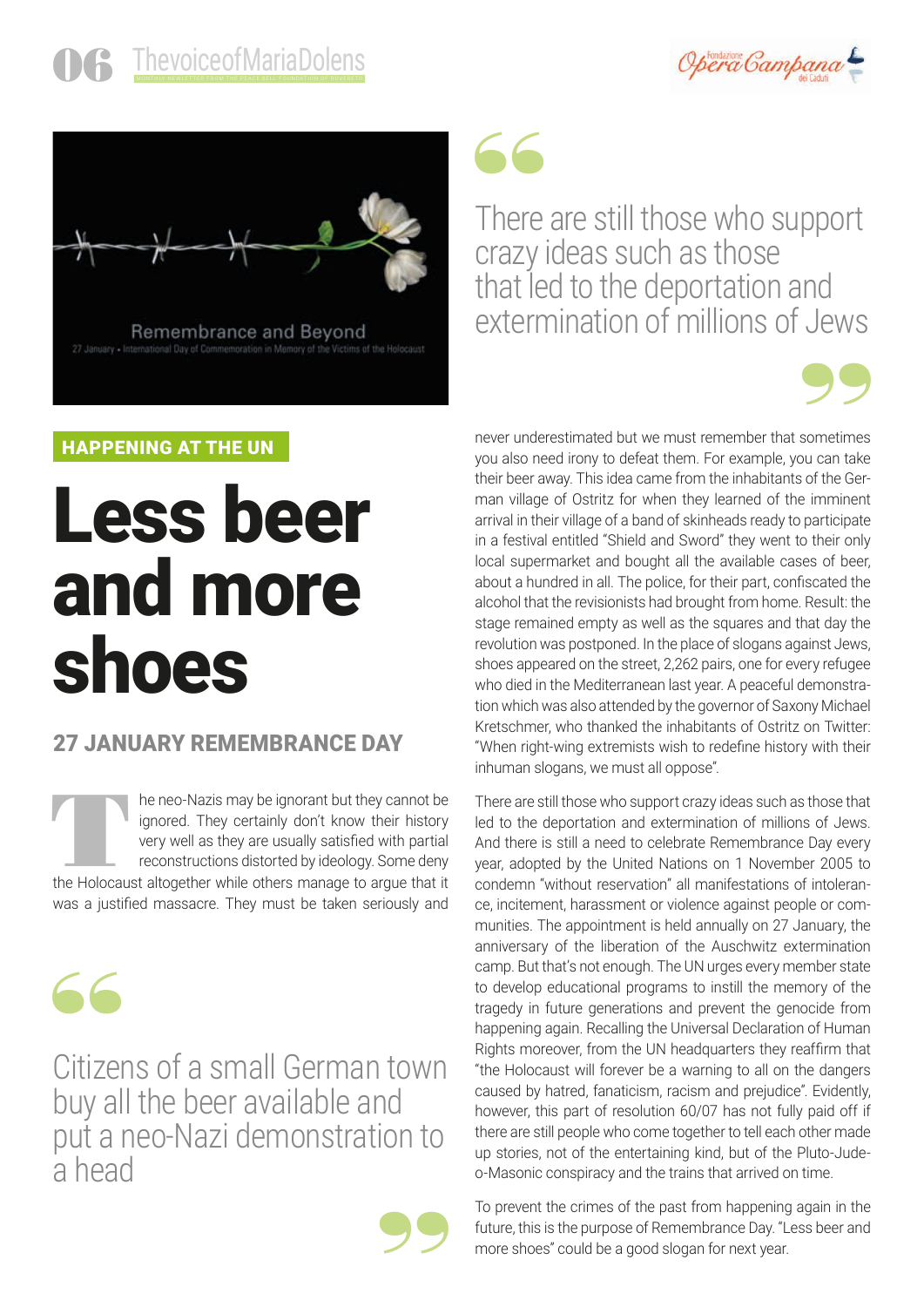

#### ART AND PEACE

# The words of Wole Soyinka

### YOU DON'T NEED AN ANNIVERSARY TO TALK ABOUT A WRITER

Nole Soyinka, awarded<br>
the Nobel Prize for<br>
Literature in 1986, is<br>
alive and well yet he<br>
is the man who died. He claims it himthe Nobel Prize for Literature in 1986, is alive and well yet he self in a book he wrote in prison from 1967 to 1969. He was arrested for asking for a ceasefire during the civil war in Nigeria and exposed the situation in Biafra to the world. "The Man Died" is a book of which there is no anniversary since the author is in good health and therefore it is "normal" that nobody talks about it. Most will do so when the splendid eighty-six year old writer from Abeokuta will fly to more distant shores and become a myth. The courage to challenge power to ask for peace, however, is always current and must be remembered every day without waiting for special occasions.

Soyinka's reflection takes root at a precise moment, that in which the prison guards, almost ashamed, began to chain his legs as the result of a direct order: to bend the will of a man guilty of having asked for an end to hostilities. Perhaps they knew that binding him would not be enough. Perhaps they were just agents working in the service of a dictatorship. Perhaps they had no choice. Perhaps they weren't heroes. They certainly didn't stop him.

Oreste del Buono writes in the preface to the first edition of the book in Italian that Wole keeps score, makes life complicated for the torturers, knows the "psychological games" of interrogations, knows how to move among the curious and perplexed looks that follow moving from one prison to another. He is an idealist, not naive. He is brave, he is a writer and he does



what he knows how to do: he writes and denounces. His prose is made up of explicit declarations, vehemently exposed, giving names and surnames in order to uphold an idea of active peace.

Soyinka paid firsthand to defend his ideas against tyranny in Nigeria: he was imprisoned, sentenced to death and forced into exile by the military dictatorship. He is not a hero, but he believes in what he writes and continues to do so because the problems are not over yet. A large part of the population of his country remains hostage to daily violence, especially in the north-eastern regions where the action of Boko-Haram, an Islamist group responsible for years of assault and terrorist attacks, has caused thousands of victims, mostly civilians. Even in this case Wole did not hold back and did not tire of writing and speaking. His words do not lose their effectiveness with age and the call to mobilize against terrorists is clear. It is a battle "which is in every

respect ours, primarily ours," he writes. "We cannot sit idle and watch our innocent girls become slaves to thugs and terrorists. That would be betraying our children and condoning the activity of these kidnappers ". This time they didn't arrest him.

### "

From 1967 to 1969 he was in prison for calling for a ceasefire during the civil war in Nigeria

99